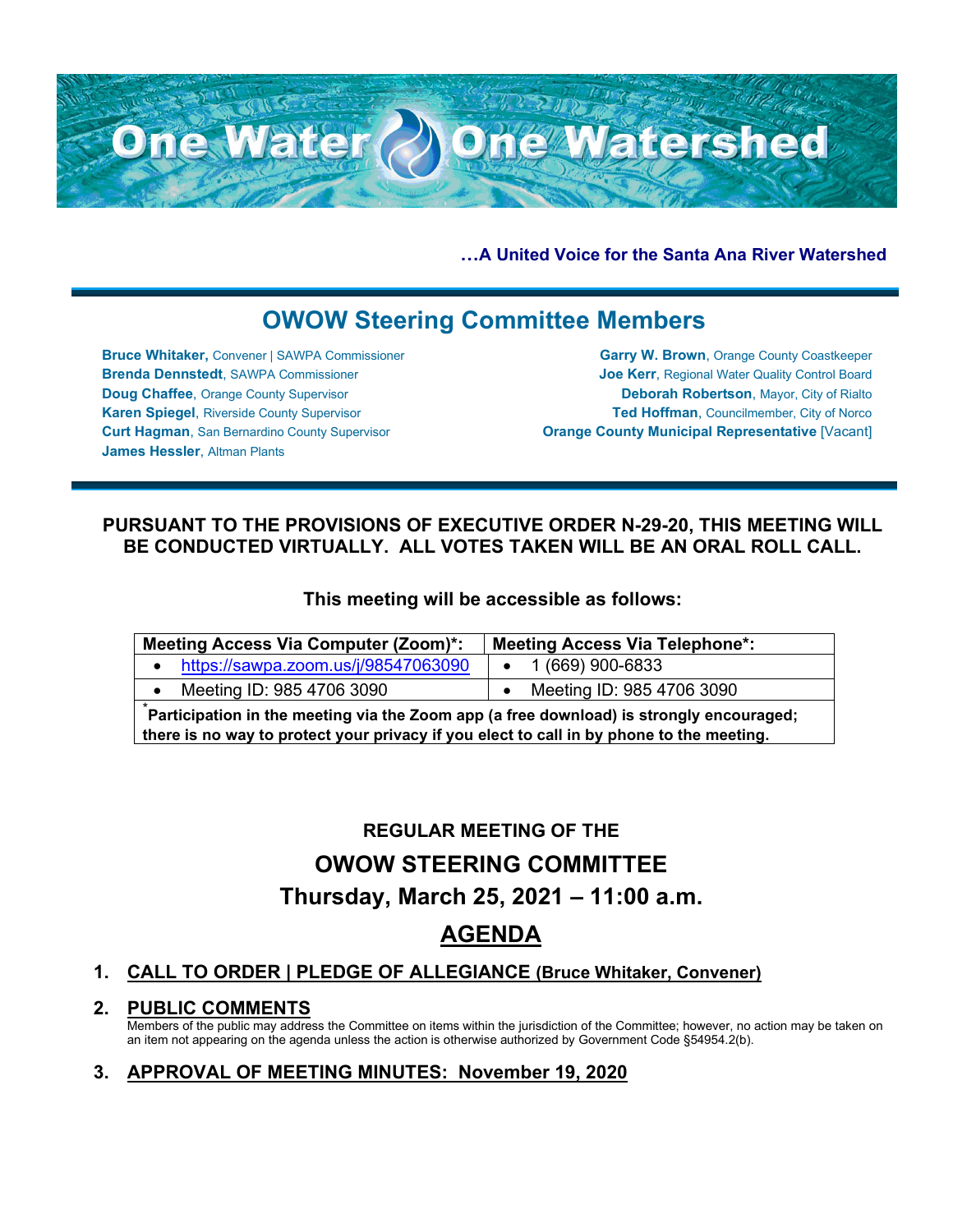

**…A United Voice for the Santa Ana River Watershed**

#### **4. BUSINESS ITEMS**

- **A. Proposition 1 Round 1 Integrated Regional Water Management (IRWM) Final Funding Award Update (SC#2021.1) Presenter:** Ian Achimore **Recommendation:** Receive and file.
- **B. Proposition 1 Round 2 Integrated Regional Water Management (IRWM) Grant Competition Process (SC#2021.2) Presenter:** Ian Achimore **Recommendation:** Receive and file.
- **C. Disadvantaged Communities Involvement (DCI) Program Status (SC#2021.3) Presenter:** Rick Whetsel **Recommendation:** Receive and file.

#### **5. COMMITTEE MEMBERS' COMMENTS**

#### **6. REQUEST FOR FUTURE AGENDA ITEMS**

#### **7. ADJOURNMENT**

#### **PLEASE NOTE:**

Americans with Disabilities Act: Meeting rooms are wheelchair accessible. If you require any special disability related accommodations to participate in this meeting, please contact (951) 354-4220 or kberry@sawpa.org. Notification at least 48 hours prior to the meeting will enable staff to make reasonable arrangements to ensure accessibility for this meeting. Requests should specify the nature of the disability and the type of accommodation requested.

Materials related to an item on this agenda submitted to the Commission after distribution of the agenda packet are available for public inspection during normal business hours at the SAWPA office, 11615 Sterling Avenue, Riverside, and available at www.sawpa.org, subject to staff's ability to post documents prior to the meeting.

#### **Declaration of Posting**

I, Kelly Berry, CMC, Clerk of the Board of the Santa Ana Watershed Project Authority declare that on March 16, 2021, a copy of this agenda has been uploaded to the SAWPA website at [www.sawpa.org](http://www.sawpa.org/) and posted at the SAWPA office, 11615 Sterling Avenue, Riverside, California.